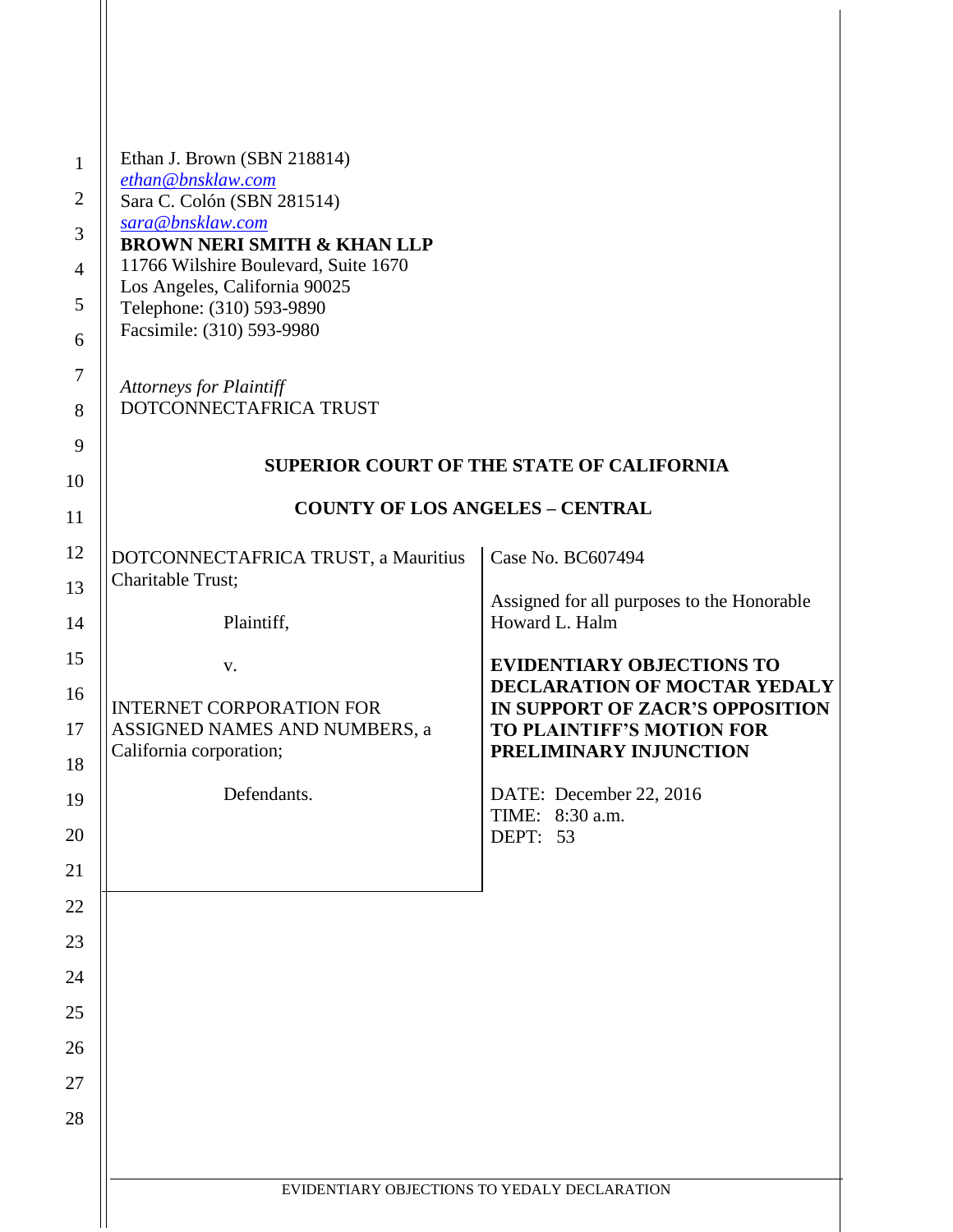## **Objections to Declaration of Moctar Yedaly**

1

2

3

4

5

6

DCA objects to the entire Yedaly declaration pursuant to Evid. Code § 352 on the grounds that his declaration is misleading as it fails to state that Defendant ZA Central Registry ("ZACR") agreed to grant the AUC ("African Union Commission") any rights to the gTLD .Africa that ZACR obtains and is therefore effectively itself an applicant for the .Africa gTLD. (Bekele Declaration, ¶33 Ex. 18, ¶22(7) ["It should be noted that the AUC shall retain all rights relating to the dotAfrica TLD"]). Moctar Yedaly is affiliated with the Infrastructure and Energy Department at the AUC.

| $\tau$   | <b>Yedaly Declaration ¶</b>                    | <b>DCA Objection</b>     | <b>Sustained</b> | <b>Overruled</b> |
|----------|------------------------------------------------|--------------------------|------------------|------------------|
| 8        | <b>13:</b> "Notwithstanding this, the          | 1. DCA objects on the    |                  |                  |
| 9        | Government of Morocco provided its             | grounds that the letter  |                  |                  |
| 10       | letter of support for ZACR's application       | of support from the      |                  |                  |
| 11<br>12 | for the .AFRICA TLD."                          | Moroccan government      |                  |                  |
| 13       |                                                | is the best evidence of  |                  |                  |
| 14       |                                                | that letter. (Evid. Code |                  |                  |
| 15       |                                                | $$1520$ ).               |                  |                  |
| 16       |                                                | 2. Lacks Forndation      |                  |                  |
| 17       |                                                | (Evid. Code § 403)       |                  |                  |
| 18       |                                                | 3. Conclusory (Evinger   |                  |                  |
| 19       |                                                | v. MacDougall (1938)     |                  |                  |
| 20       |                                                | 28 Cal.App.2d 175.)      |                  |                  |
| 21       | <b>Yedaly Declaration ¶</b>                    | <b>DCA Objection</b>     | <b>Sustained</b> | <b>Overruled</b> |
| 22       | <b>[6:</b> "I have been integrally involved in | 1. Lacks personal        |                  |                  |
| 23       | the UAC's efforts to support the               | knowledge (Evid. Code    |                  |                  |
| 24       | delegation of a .AFRICA top level              | $$702$ ),                |                  |                  |
| 25       | domain for the African continent. This         | 2. Lacks foundation      |                  |                  |
| 26       | initiative is fully endorsed by the African    | (Evid. Code § 403),      |                  |                  |
| 27       | Union and has widespread support across        | 3. Speculative (Evid.    |                  |                  |
| 28       | the continent. The launch of the               | Code § 702)              |                  |                  |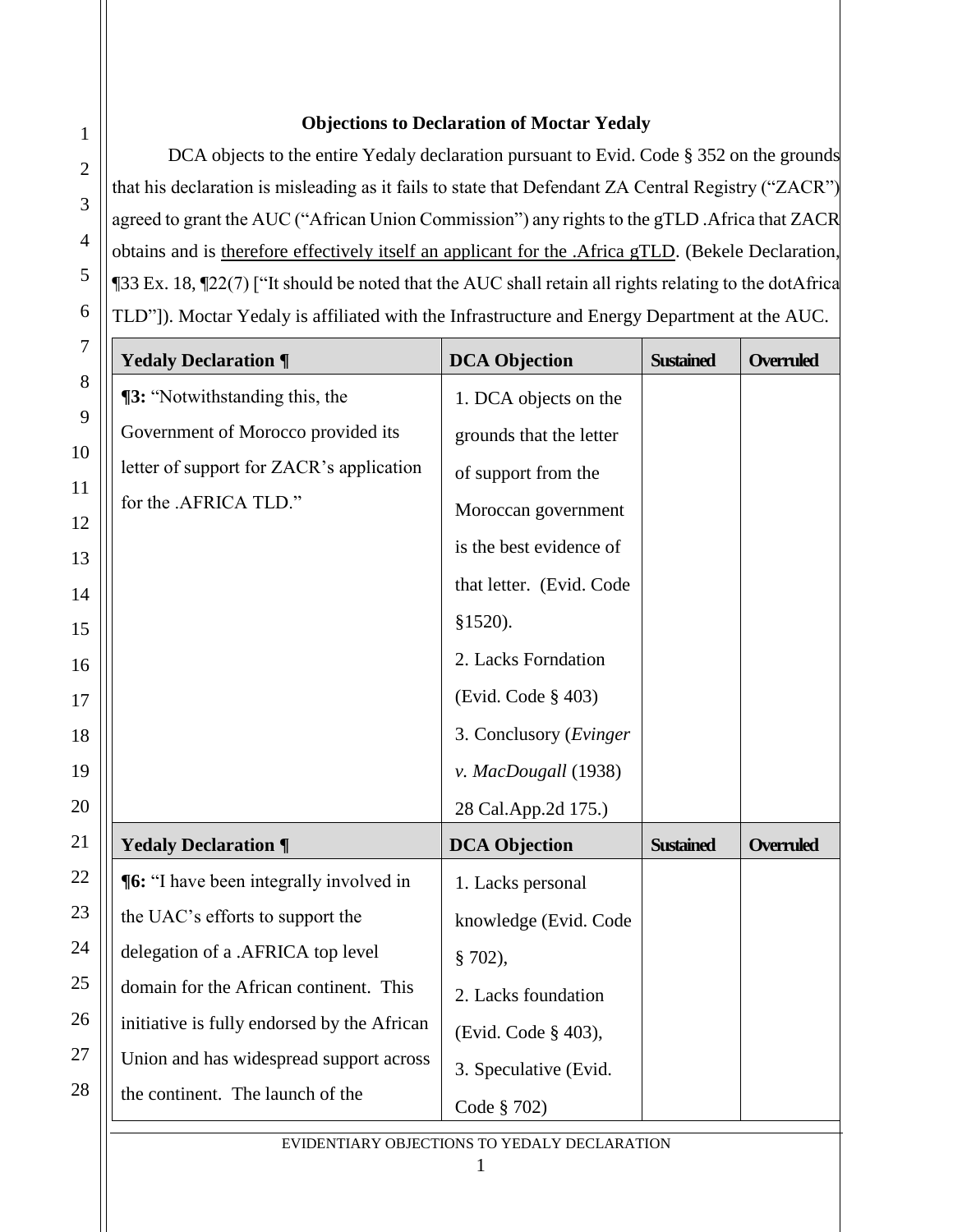| $\mathbf{1}$ | .AFRICA domain is of historic                 | 4. Lacks Foundation     |                  |                  |
|--------------|-----------------------------------------------|-------------------------|------------------|------------------|
| $\sqrt{2}$   | significance to the African continent.        | (Evid. Code § 403)      |                  |                  |
| 3            | With the goal of establishing "Africa in      | 5. Conclusory (Evinger) |                  |                  |
| 4            | One Space", .AFRICA will provide              | v. MacDougall (1938)    |                  |                  |
| 5            | secure, world-class technical                 | 28 Cal.App.2d 175.)     |                  |                  |
| 6            | infrastructure to leverage the continent's    | <b>6.</b> Improper lay  |                  |                  |
| 7            | socio-economic capacity and potential.        | opinion (Evid. Code §   |                  |                  |
| 8            | Built on a consensus-driven framework         | 800-803)                |                  |                  |
| 9            | of best practices and open standards, the     |                         |                  |                  |
| 10           | . Africa Registry will place special          |                         |                  |                  |
| 11           | emphasis on securing the rights of            |                         |                  |                  |
| 12           | intellectual property owners, Internet        |                         |                  |                  |
| 13           | users and the broader African                 |                         |                  |                  |
| 14           | community. The .AFRICA gTLD will              |                         |                  |                  |
| 15           | enable governments, business and civil        |                         |                  |                  |
| 16           | society to build brands, promote              |                         |                  |                  |
| 17           | development and establish long-term           |                         |                  |                  |
| 18           | relationships [with this market. The          |                         |                  |                  |
| 19           | .AFRICA gTLD will also help                   |                         |                  |                  |
| 20           | governments, the private sector,              |                         |                  |                  |
| 21           | organizations and individuals associate       |                         |                  |                  |
| 22           | their services, product and information       |                         |                  |                  |
| 23           | with the continent.                           |                         |                  |                  |
| 24           | <b>Yedaly Declaration ¶</b>                   | <b>DCA Objection</b>    | <b>Sustained</b> | <b>Overruled</b> |
| 25           | <b>18:</b> "Pursuant to that mandate, the AUC | 1. Lacks foundation     |                  |                  |
| 26           | issued a public request for expressions of    | (Evid. Code § 403)      |                  |                  |
| 27           | interest, followed by a request for           | 2. Prejudicial (Evid.   |                  |                  |
| 28           | proposals, ("RFP process") seeking            | Code § 352)             |                  |                  |
|              |                                               |                         |                  |                  |

## EVIDENTIARY OBJECTIONS TO YEDALY DECLARATION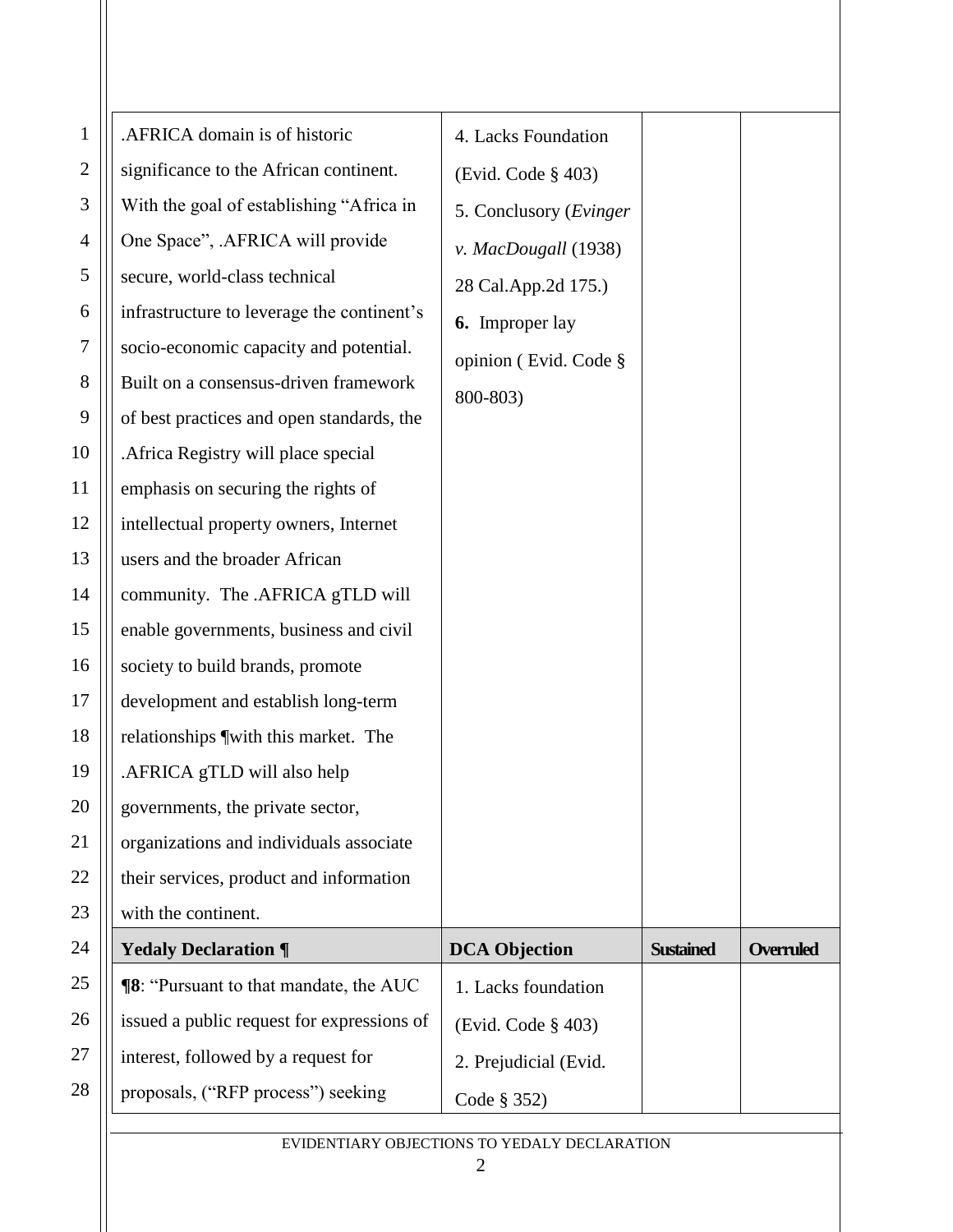| $\mathbf{1}$ | applications from private organizations     |                                              |                  |                  |
|--------------|---------------------------------------------|----------------------------------------------|------------------|------------------|
| $\mathbf{2}$ | (including DCA interested in operating      |                                              |                  |                  |
| 3            | the .AFRICA gTLD)."                         |                                              |                  |                  |
| 4            | <b>Yedaly Declaration ¶</b>                 | <b>DCA Objection</b>                         | <b>Sustained</b> | <b>Overruled</b> |
| 5            | ¶9: "The AUC letter was sent to DCA         | 1. Best evidence of the                      |                  |                  |
| 6            | years before ICANN had issued the           | document is the                              |                  |                  |
| $\tau$       | governing Guidebook and put out a           | document itself (Evid.                       |                  |                  |
| 8            | formal bid for new gTLD applications.       | Code § 1520)                                 |                  |                  |
| 9            | Once the AUC recognized that ICANN          |                                              |                  |                  |
| 10           | was moving forward with the new gTLD        |                                              |                  |                  |
| 11           | process and likely would allow the          |                                              |                  |                  |
| 12           | .AFRICA gTLD to become a reality, the       |                                              |                  |                  |
| 13           | AUC determined that a fully vetted and      |                                              |                  |                  |
| 14           | transparent process was needed for the      |                                              |                  |                  |
| 15           | governments of Africa to provide proper     |                                              |                  |                  |
| 16           | support to an applicant seeking to serve    |                                              |                  |                  |
| 17           | as a registry for a gTLD that would         |                                              |                  |                  |
| 18           | represent the entire continent."            |                                              |                  |                  |
| 19           | <b>Yedaly Declaration ¶</b>                 | <b>DCA Objection</b>                         | <b>Sustained</b> | <b>Overruled</b> |
| 20           | $\P$ 10: "[O]n April 16, 2010, the AUC sent | 1. The best evidence of                      |                  |                  |
| 21           | DCA a letter informing it that 'following   | the April 16, 2010                           |                  |                  |
| 22           | consultations with relevant                 | letter is the April 16,                      |                  |                  |
| 23           | stakeholders[it] no longer endorse[d]       | 2010 letter itself (Evid.                    |                  |                  |
| 24           | individual initiates [for .AFRICA].'        | Code § 1520)                                 |                  |                  |
| 25           | Instead, 'in coordination with the          |                                              |                  |                  |
| 26           | Member Statesthe [AUC] w[ould] go           |                                              |                  |                  |
| 27           | through [an] open [selection] process.'     |                                              |                  |                  |
| 28           | This letter is attached as Exhibit 7 to the |                                              |                  |                  |
|              |                                             | EVIDENTIARY OBJECTIONS TO YEDALY DECLARATION |                  |                  |
|              |                                             |                                              |                  |                  |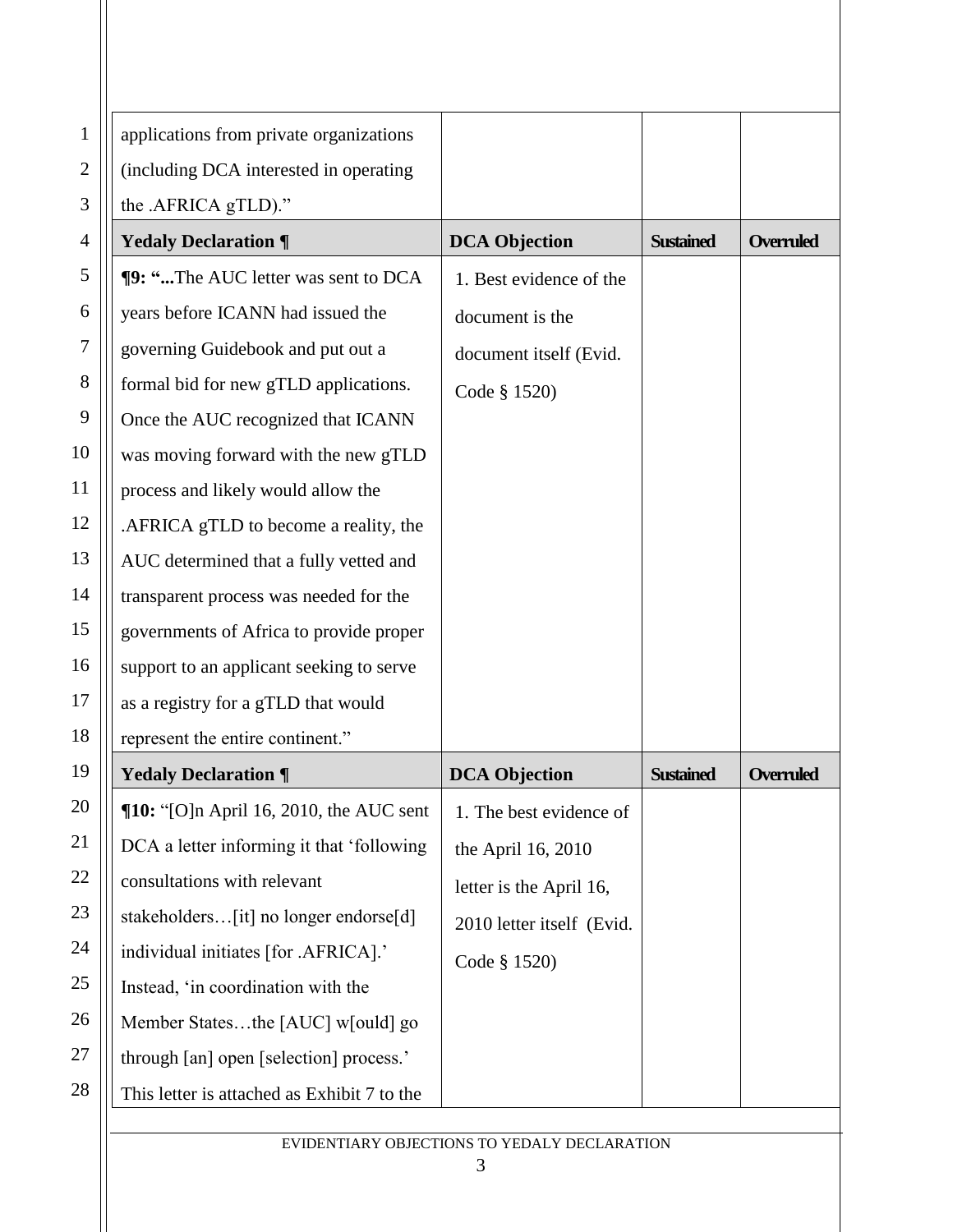| 1            | Declaration of Sophia Bekele Eshete        |                               |                  |                  |
|--------------|--------------------------------------------|-------------------------------|------------------|------------------|
| $\mathbf{2}$ | (ECF No. 17-7). One of the purposes of     |                               |                  |                  |
| 3            | this letter was to advise DCA that the     |                               |                  |                  |
| 4            | AUC was withdrawing any previous           |                               |                  |                  |
| 5            | support the AUC had announced for          |                               |                  |                  |
| 6            | DCA now that the AUC was more fully        |                               |                  |                  |
| $\tau$       | engaged and had determined to conduct      |                               |                  |                  |
| 8            | an open selection process to identify the  |                               |                  |                  |
| 9            | registry operator that the AUC would       |                               |                  |                  |
| 10           | endorse.                                   |                               |                  |                  |
| 11           | <b>Yedaly Declaration ¶</b>                | <b>DCA Objection</b>          | <b>Sustained</b> | <b>Overruled</b> |
| 12           | ¶11: "DCA acknowledged that it was         | 1. The best evidence of       |                  |                  |
| 13           | aware the AUC had withdrawn any            | the January 26, 2011          |                  |                  |
| 14           | previous support because it wrote a letter | letter, is the letter itself. |                  |                  |
| 15           | to the AUC on January 26, 2011             | (Evid. Code § 1520).          |                  |                  |
| 16           | complaining about what it believed to be   | 2. Lacks foundation as        |                  |                  |
| 17           | the "wrongful withdrawal of [the AUC       | to DCA's awareness or         |                  |                  |
| 18           | endorsement letter." A true and correct    | ZACR's fulfillment of         |                  |                  |
| 19           | copy of DCA's January 26, 2011 letter is   | <b>ICANN's Guidebook</b>      |                  |                  |
| 20           | attached hereto as Exhibit D. Thereafter,  | requirements. (Evid.          |                  |                  |
| 21           | DCA chose not to participate in the        | Code §403).                   |                  |                  |
| 22           | AUC's RFP process. ZA Central              | 3. Lacks credibility as       |                  |                  |
| 23           | Registry ("ZACR"), which was               | Mark McFadden's               |                  |                  |
| 24           | previously known as UniForum SA,           |                               |                  |                  |
| 25           | prevailed in the RFP Process, and ZACR     | declaration directly          |                  |                  |
| 26           | submitted an application to ICANN for      | contradicts the               |                  |                  |
| 27           | the .Africa gTLD with the full support of  | statement that "ZACR          |                  |                  |
| 28           | the AUC and with more than 60%             | submitted an                  |                  |                  |
|              |                                            |                               |                  |                  |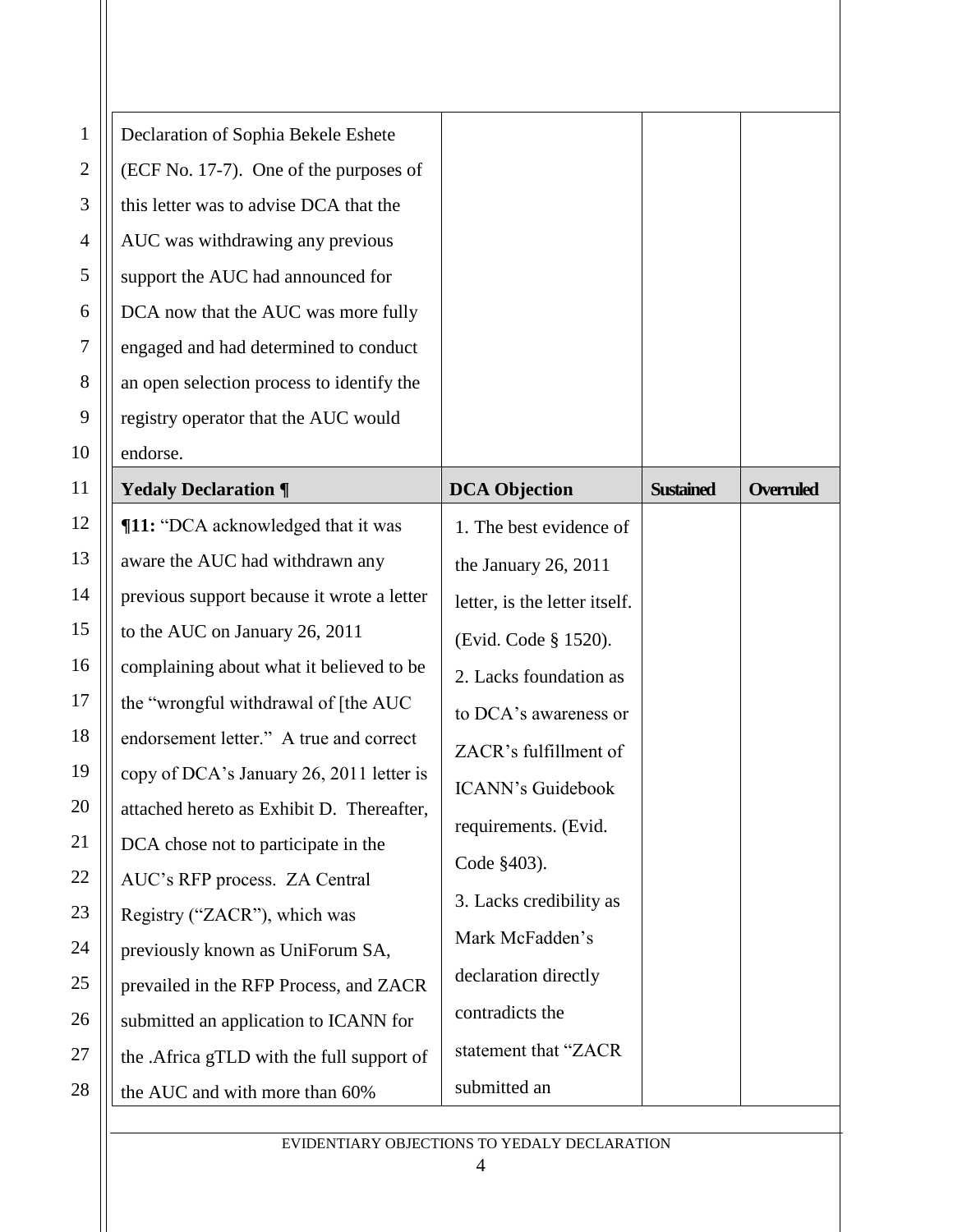| $\mathbf{1}$   | support from individual African       | application to ICANN      |                  |                  |
|----------------|---------------------------------------|---------------------------|------------------|------------------|
| $\mathbf{2}$   | Governments as required by the new    | for the .Africa gTLD      |                  |                  |
| $\mathfrak{Z}$ | gTLD Applicants' Guidebook."          | with the full support of  |                  |                  |
| $\overline{4}$ |                                       | the AUC and with          |                  |                  |
| 5              |                                       | more than 60% support     |                  |                  |
| 6              |                                       | from individual African   |                  |                  |
| $\tau$         |                                       | Governments as            |                  |                  |
| 8              |                                       | required by the new       |                  |                  |
| 9              |                                       | gTLD Applicants'          |                  |                  |
| 10             |                                       | Guidebook." See           |                  |                  |
| 11             |                                       | McFadden Decl. ¶5.        |                  |                  |
| 12             |                                       | Yedaly's next             |                  |                  |
| 13             |                                       | statement in the          |                  |                  |
| 14<br>15       |                                       | declaration also          |                  |                  |
| 16             |                                       | contradicts this          |                  |                  |
| 17             |                                       | assertion. See Yedaly     |                  |                  |
| 18             |                                       | Decl. $\P$ 12. (People v. |                  |                  |
| 19             |                                       | Skyes, 44 Cal. 2d         |                  |                  |
| 20             |                                       | 166, 172 (1955)           |                  |                  |
| 21             |                                       | (holding that prior       |                  |                  |
| 22             |                                       | inconsistent statements   |                  |                  |
| 23             |                                       | may impeach               |                  |                  |
| 24             |                                       | credibility)).            |                  |                  |
| 25             | <b>Yedaly Declaration ¶</b>           | <b>DCA Objection</b>      | <b>Sustained</b> | <b>Overruled</b> |
| 26             | ¶12: "On July 2, 2013, the AUC,       | 1. The best evidence of   |                  |                  |
| 27             | pursuant to the Abuja Declaration and | the document, is the      |                  |                  |
| 28             |                                       |                           |                  |                  |
|                |                                       |                           |                  |                  |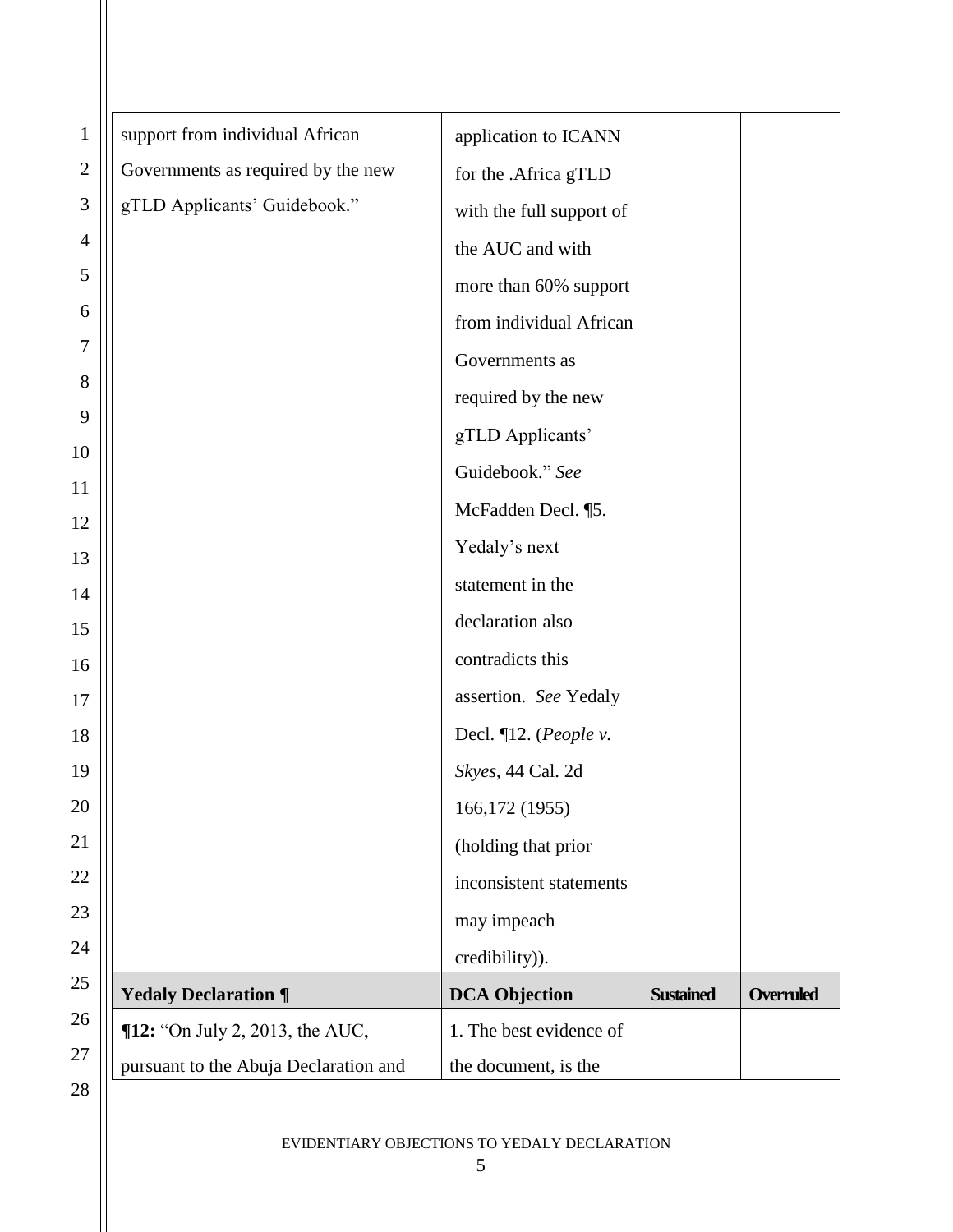| $\mathbf 1$    | with full authority of its member states,      | document itself. (Evid. |
|----------------|------------------------------------------------|-------------------------|
| $\overline{c}$ | sent a letter to ICANN expressly               | Code § 1520).           |
| 3              | advising that the AUC had placed its full      |                         |
| 4              | support behind ZACR's application. (At         |                         |
| 5              | the time ZACR was known as UnForum             |                         |
| 6              | SA). Attached hereto as Exhibit E is a         |                         |
| 7              | true and correct copy of the July 2, 2013      |                         |
| 8              | letter expressing the AUC's support for        |                         |
| 9              | ZACR's application. I am further               |                         |
| 10             | informed that Morocco, the only                |                         |
| 11             | nonmember of the AUC, separately               |                         |
| 12             | provided a letter supporting ZACR's            |                         |
| 13             | application. Attached hereto as Exhibit F      |                         |
| 14             | is a true and correct copy of the March        |                         |
| 15             | 28, 2012 letter from Morocco. It should        |                         |
| 16             | be noted that the AUC had provided an          |                         |
| 17             | earlier endorsement letter for ZACR            |                         |
| 18             | dated April 4, 2012. Attached hereto as        |                         |
| 19             | <b>Exhibit G</b> is a true and correct copy of |                         |
| 20             | that earlier letter. After ZACR had been       |                         |
| 21             | informed that the earlier letter failed to     |                         |
| 22             | include additional language that ICANN         |                         |
| 23             | or its vendor deemed necessary to              |                         |
| 24             | comply with the Guidebook, the AUC             |                         |
| 25             | undertook to submit the July 2, 2013           |                         |
| 26             | letter. In so doing, the AUC had asked         |                         |
| 27             | ZACR to provide the language that was          |                         |
| 28             | deemed necessary. ICANN then provided          |                         |
|                |                                                |                         |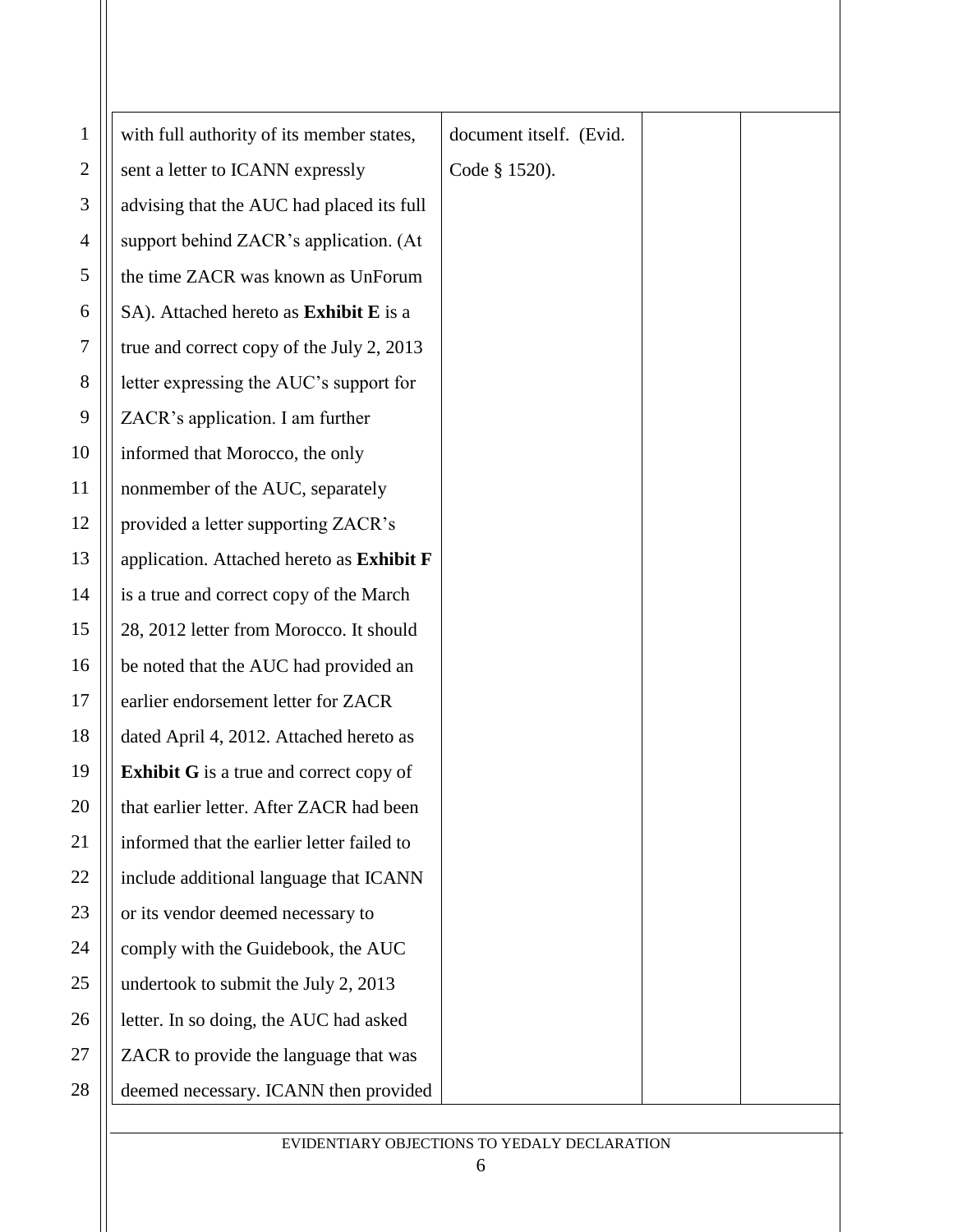| $\mathbf{1}$ | the required language; that language was  |                          |                  |                  |
|--------------|-------------------------------------------|--------------------------|------------------|------------------|
| $\mathbf{2}$ | ultimately incorporated into the July 2,  |                          |                  |                  |
| 3            | 2013 AUC endorsement letter."             |                          |                  |                  |
| 4            | <b>Yedaly Declaration ¶</b>               | <b>DCA Objection</b>     | <b>Sustained</b> | <b>Overruled</b> |
| 5            | <b>¶13:</b> The AUC never supported DCA's | 1. Irrelevant. (Evid.    |                  |                  |
| 6            | application at any time after April 16,   | Code § 350);             |                  |                  |
| $\tau$       | 2010, and certainly not at any time after | 2. Lacks personal        |                  |                  |
| 8            | ICANN issued its Applicant's              | knowledge (Evid. Code    |                  |                  |
| 9            | Guidebook and invited new applicants to   | § 702),                  |                  |                  |
| 10           | apply for gTLDs, including .AFRICA.       | 3. Lacks foundation      |                  |                  |
| 11           | Thus, the AUC did not support DCA's       | (Evid. Code § 403),      |                  |                  |
| 12           | application for .AFRICA at the time       | 4. Speculative (Evid.    |                  |                  |
| 13           | DCA submitted it to ICANN in 2012,        | Code § 702)              |                  |                  |
| 14           | and it does not support DCA's             | 5. Conclusory (Evinger   |                  |                  |
| 15           | application now. It should be noted that  | v. MacDougall (1938)     |                  |                  |
| 16           | DCA never requested a letter of support   | 28 Cal.App.2d 175.)      |                  |                  |
| 17           | from the AUC after ICANN issued its       | 6. The GAC Early         |                  |                  |
| 18           | Guidebook in 2012, and the AUC would      | <b>Warning Notices</b>   |                  |                  |
| 19           | have declined such a request because      | themselves are the best  |                  |                  |
| 20           | following the RFP process the AUC had     | evidence of the notices. |                  |                  |
| 21           | determined only to support ZACR's         | (Evid. Code § 1520).     |                  |                  |
| 22           | application. The strong feelings of the   |                          |                  |                  |
| 23           | African governments on this matter can    |                          |                  |                  |
| 24           | also be gleaned by the 17 (seventeen)     |                          |                  |                  |
| 25           | GAC Early Warning Notices issued by       |                          |                  |                  |
| 26           | individual African governments that       |                          |                  |                  |
| 27           | were issued against DCA's application     |                          |                  |                  |
| 28           | for .AFRICA. Attached hereto as Exhibit   |                          |                  |                  |

EVIDENTIARY OBJECTIONS TO YEDALY DECLARATION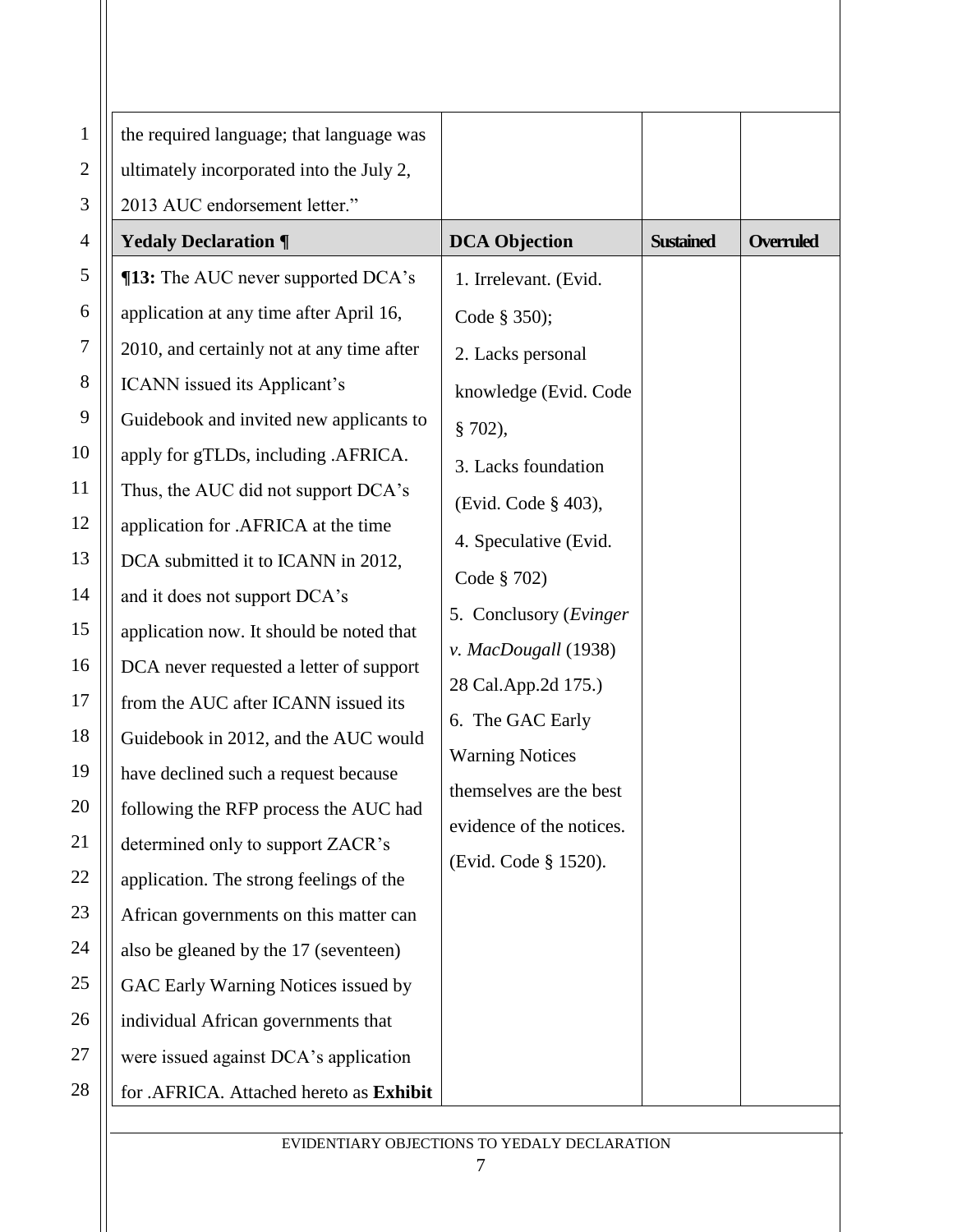| $\mathbf{1}$     | H are true and correct copies of the GAC   |                           |                  |                  |
|------------------|--------------------------------------------|---------------------------|------------------|------------------|
| $\mathbf{2}$     | Early Warning Notices.                     |                           |                  |                  |
| 3                | <b>Yedaly Declaration ¶</b>                | <b>DCA Objection</b>      | <b>Sustained</b> | <b>Overruled</b> |
| 4                | $\P$ 14: On September 29, 2015, the AUC    | 1. The best evidence of   |                  |                  |
| 5                | sent a further letter to ICANN to clarify, | the "early letter" is the |                  |                  |
| 6                | once again, that the AUC, on behalf of     | letter itself. (Evid.     |                  |                  |
| $\boldsymbol{7}$ | the African governments, only supports     | Code § 1520).             |                  |                  |
| $8\,$            | ZACR's application and does not support    |                           |                  |                  |
| 9                | the application submitted by DCA.          |                           |                  |                  |
| 10               | Attached hereto as Exhibit I is a true and |                           |                  |                  |
| 11               | correct copy of the AUC's letter of        |                           |                  |                  |
| 12               | September 29, 2015. The AUC deemed         |                           |                  |                  |
| 13               | this additional letter necessary after it  |                           |                  |                  |
| 14               | came to light that DCA was still           |                           |                  |                  |
| 15               | attempting to use an early letter that had |                           |                  |                  |
| 16               | been expressly withdrawn and               |                           |                  |                  |
| 17               | repudiated. As addressed in the            |                           |                  |                  |
| 18               | September 29, 2015 AUC letter:             |                           |                  |                  |
| 19               | • "To be clear, the application"           |                           |                  |                  |
| 20               | submitted by ZA Central Registry           |                           |                  |                  |
| 21               | (ZACR) is the only application fully       |                           |                  |                  |
| 22               | endorsed and supported by the AUC and      |                           |                  |                  |
| 23               | hence African member states. The AUC       |                           |                  |                  |
| 24               | officially endorsed the ZACR application   |                           |                  |                  |
| 25               | in our letter dated 4 April 2012, which    |                           |                  |                  |
| 26               | was followed by our letter of support      |                           |                  |                  |
| 27               | dated 2 July 2013."                        |                           |                  |                  |
| 28               |                                            |                           |                  |                  |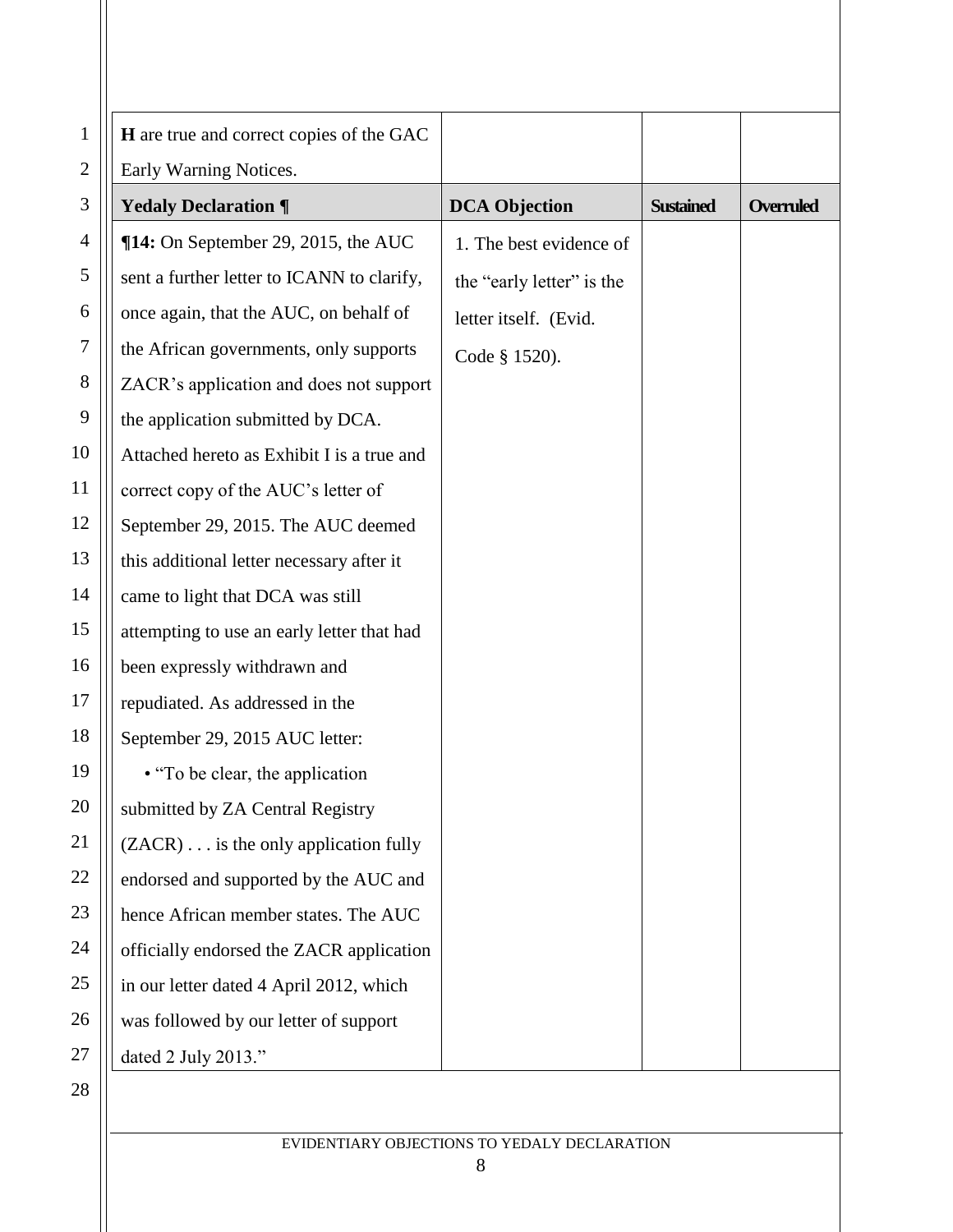| $\mathbf{1}$   | • "Any reliance by DCA in its              |                          |                  |                  |
|----------------|--------------------------------------------|--------------------------|------------------|------------------|
| $\mathbf{2}$   | application proclaiming support or         |                          |                  |                  |
| 3              | endorsement by the AUC, must be            |                          |                  |                  |
| $\overline{4}$ | dismissed. The AUC does not support the    |                          |                  |                  |
| 5              | DCA application and, if any such support   |                          |                  |                  |
| 6              | was initially provided, it has             |                          |                  |                  |
| $\tau$         | subsequently been withdrawn with the       |                          |                  |                  |
| 8              | full knowledge of DCA even prior to the    |                          |                  |                  |
| 9              | commencement of ICANN's new gTLD           |                          |                  |                  |
| 10             | application process."                      |                          |                  |                  |
| 11             | <b>Yedaly Declaration ¶</b>                | <b>DCA Objection</b>     | <b>Sustained</b> | <b>Overruled</b> |
| 12             | ¶15: I should also note that, on or about  | 1. The best evidence of  |                  |                  |
| 13             | July 20, 2015, the AUC received a letter   | the letter is the letter |                  |                  |
| 14             | from the Secretary of the Commission       | itself. (Evid. Code §    |                  |                  |
| 15             | and Legal Advisor for the United Nations   | 1520).                   |                  |                  |
| 16             | Economic Commission for Africa             |                          |                  |                  |
| 17             | ("UNECA"). A true and correct copy of      |                          |                  |                  |
| 18             | the July 20, 2015 UNECA letter is          |                          |                  |                  |
| 19             | attached hereto as Exhibit J. As set forth |                          |                  |                  |
| 20             | in the letter, UNECA "reaffirmed its       |                          |                  |                  |
| 21             | commitment and support to the AU in the    |                          |                  |                  |
| 22             | management of Internet-based resources     |                          |                  |                  |
| 23             | in Africa", and further advised that an    |                          |                  |                  |
| 24             | earlier 2008 UNECA letter referenced by    |                          |                  |                  |
| 25             | DCA could not constitute a proper          |                          |                  |                  |
|                |                                            |                          |                  |                  |
| 26             | endorsement by the governments of          |                          |                  |                  |
| 27             | Africa:                                    |                          |                  |                  |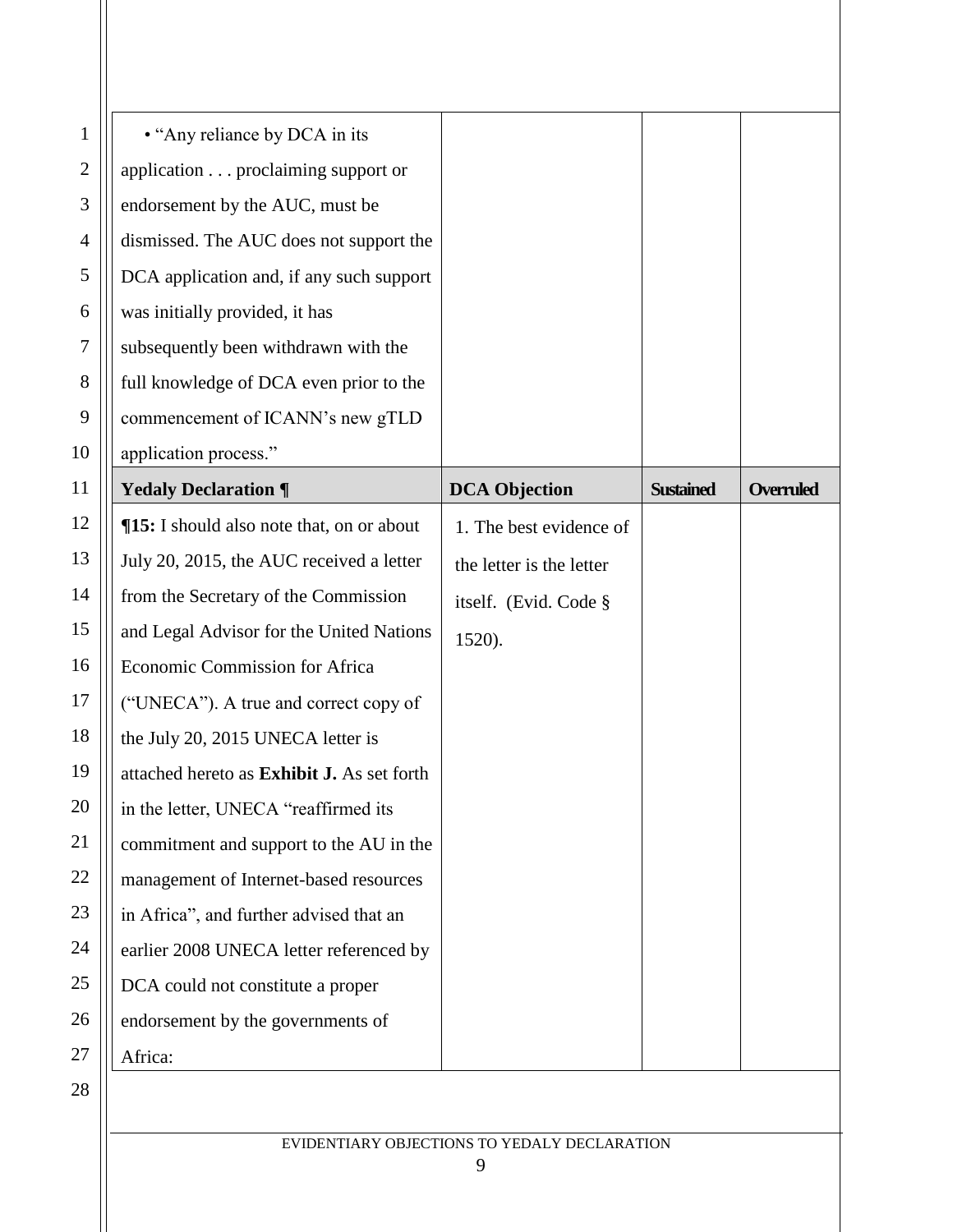| $\mathbf{1}$ | • "ECA as United Nations entity is          |                       |                  |                  |
|--------------|---------------------------------------------|-----------------------|------------------|------------------|
| $\mathbf{2}$ | neither a government nor a public           |                       |                  |                  |
| 3            | authority and therefore is not qualified to |                       |                  |                  |
| 4            | issue a letter of support for a prospective |                       |                  |                  |
| 5            | applicant in support of their application.  |                       |                  |                  |
| 6            | In addition, ECA does not have a            |                       |                  |                  |
| $\tau$       | mandate to represent the views or convey    |                       |                  |                  |
| 8            | the support or otherwise of African         |                       |                  |                  |
| 9            | governments in matters relating to          |                       |                  |                  |
| 10           | application for delegation of the gTLD."    |                       |                  |                  |
| 11           | • "In this regard, the August 2008          |                       |                  |                  |
| 12           | letter referenced above is merely           |                       |                  |                  |
| 13           | expressions of a view in relation to the    |                       |                  |                  |
| 14           | entity's initiatives and efforts regarding  |                       |                  |                  |
| 15           | internet governance, including efforts to   |                       |                  |                  |
| 16           | obtain a gTLD for Africa. It is ECA's       |                       |                  |                  |
| 17           | position that the August 2008 letter to     |                       |                  |                  |
| 18           | Ms. Bekele [later used by DCA] cannot       |                       |                  |                  |
| 19           | be properly considered as a "letter of      |                       |                  |                  |
| 20           | support or endorsement" within the          |                       |                  |                  |
| 21           | context of ICANN's requirements and         |                       |                  |                  |
| 22           | cannot be used as such."                    |                       |                  |                  |
| 23           | <b>Yedaly Declaration ¶</b>                 | <b>DCA Objection</b>  | <b>Sustained</b> | <b>Overruled</b> |
| 24           | <b>16:</b> ZACR has signed a registry       | 1. Irrelevant. (Evid. |                  |                  |
| 25           | agreement with ICANN, and I am              | Code § 350);          |                  |                  |
| 26           | informed that ZACR is fully prepared to     | 2. Lacks personal     |                  |                  |
| 27           | proceed once ICANN is able to complete      | knowledge (Evid. Code |                  |                  |
| 28           | the delegation.                             | $§ 702$ ).            |                  |                  |
|              |                                             |                       |                  |                  |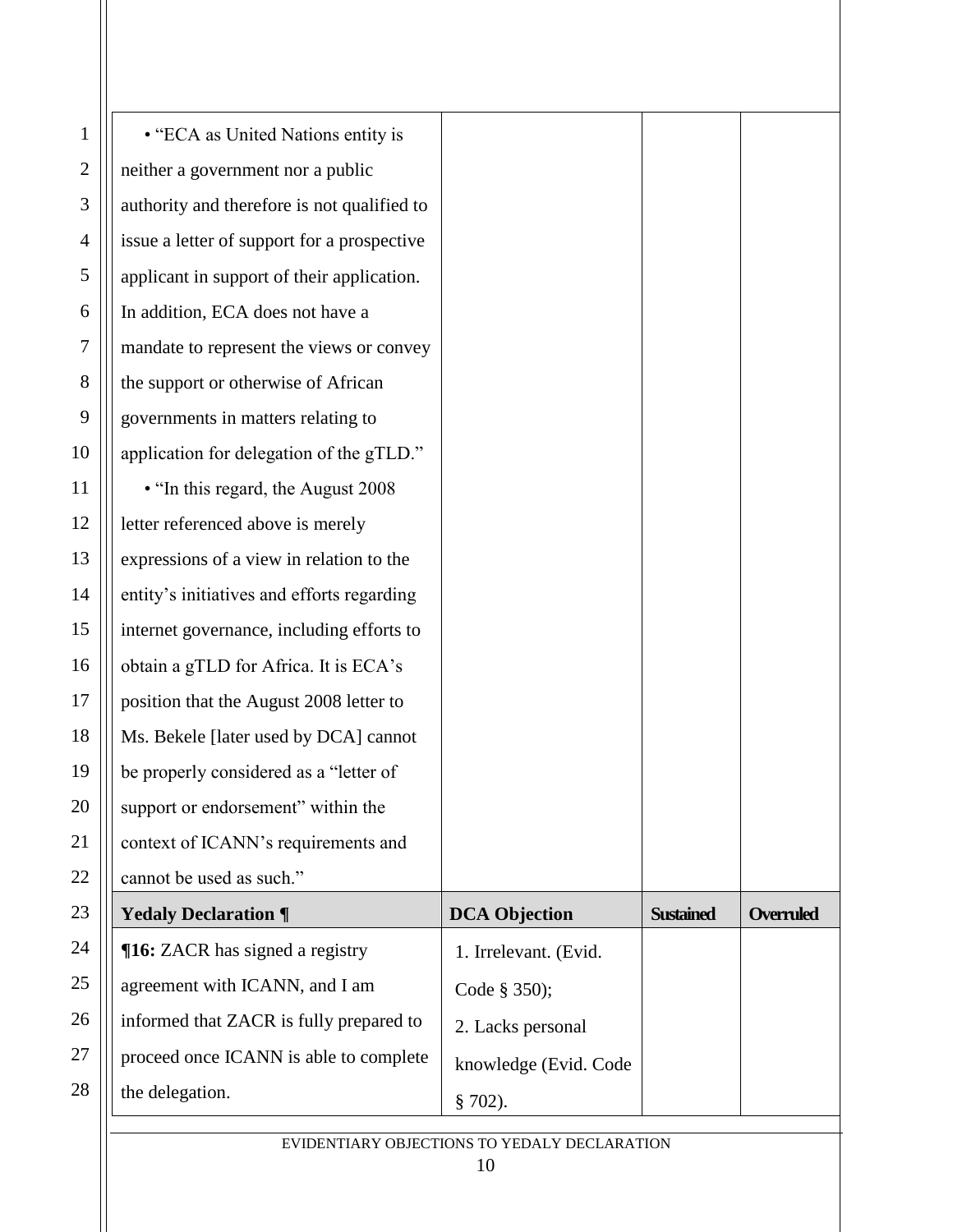| $\mathbf{1}$   | <b>Yedaly Declaration ¶</b>                | <b>DCA Objection</b>     | <b>Sustained</b> | <b>Overruled</b> |
|----------------|--------------------------------------------|--------------------------|------------------|------------------|
| $\mathbf{2}$   | $\P$ 17: On June 2, 2014 – more than two   | 1. The best evidence of  |                  |                  |
| $\mathfrak{Z}$ | years ago – the AUC sent a letter to       | the letter is the letter |                  |                  |
| $\overline{4}$ | ICANN explaining "DotAfrica is an          | itself. (Evid. Code §    |                  |                  |
| 5              | extremely important initiative for         | 1520).                   |                  |                  |
| 6              | Africa's participation and contribution to |                          |                  |                  |
| $\tau$         | the Internet economy and to the broader    |                          |                  |                  |
| $8\,$          | Internet governance ecosystem," and that   |                          |                  |                  |
| 9              | it was "with great concern that we are     |                          |                  |                  |
| 10             | faced with [] delay in delegating this     |                          |                  |                  |
| 11             | important regional TLD." Our letter        |                          |                  |                  |
| 12             | continued: "[I]t is becoming increasingly  |                          |                  |                  |
| 13             | difficult for the AUC to explain to not    |                          |                  |                  |
| 14             | only its member states but also other      |                          |                  |                  |
| 15             | African stakeholders, why the African      |                          |                  |                  |
| 16             | geographic TLD application has become      |                          |                  |                  |
| 17             | so challenging for ICANN to expedite       |                          |                  |                  |
| 18             | despite the various statements made        |                          |                  |                  |
| 19             | towards the need to support developing     |                          |                  |                  |
| 20             | regions." A true and correct copy of this  |                          |                  |                  |
| 21             | letter is attached to this declaration as  |                          |                  |                  |
| 22             | Exhibit K.                                 |                          |                  |                  |
| 23             | <b>Yedaly Declaration ¶</b>                | <b>DCA Objection</b>     | <b>Sustained</b> | <b>Overruled</b> |
| 24             | <b>[18:</b> In my role at the AUC, I       | 1. Lacks personal        |                  |                  |
| 25             | communicate regularly with political,      | knowledge (Evid. Code    |                  |                  |
| 26             | business and civic leaders from            | § 702),                  |                  |                  |
| 27             | throughout the African Union and its       | 2. Speculative (Evid.    |                  |                  |
| 28             | member states regarding the .AFRICA        | Code § 702)              |                  |                  |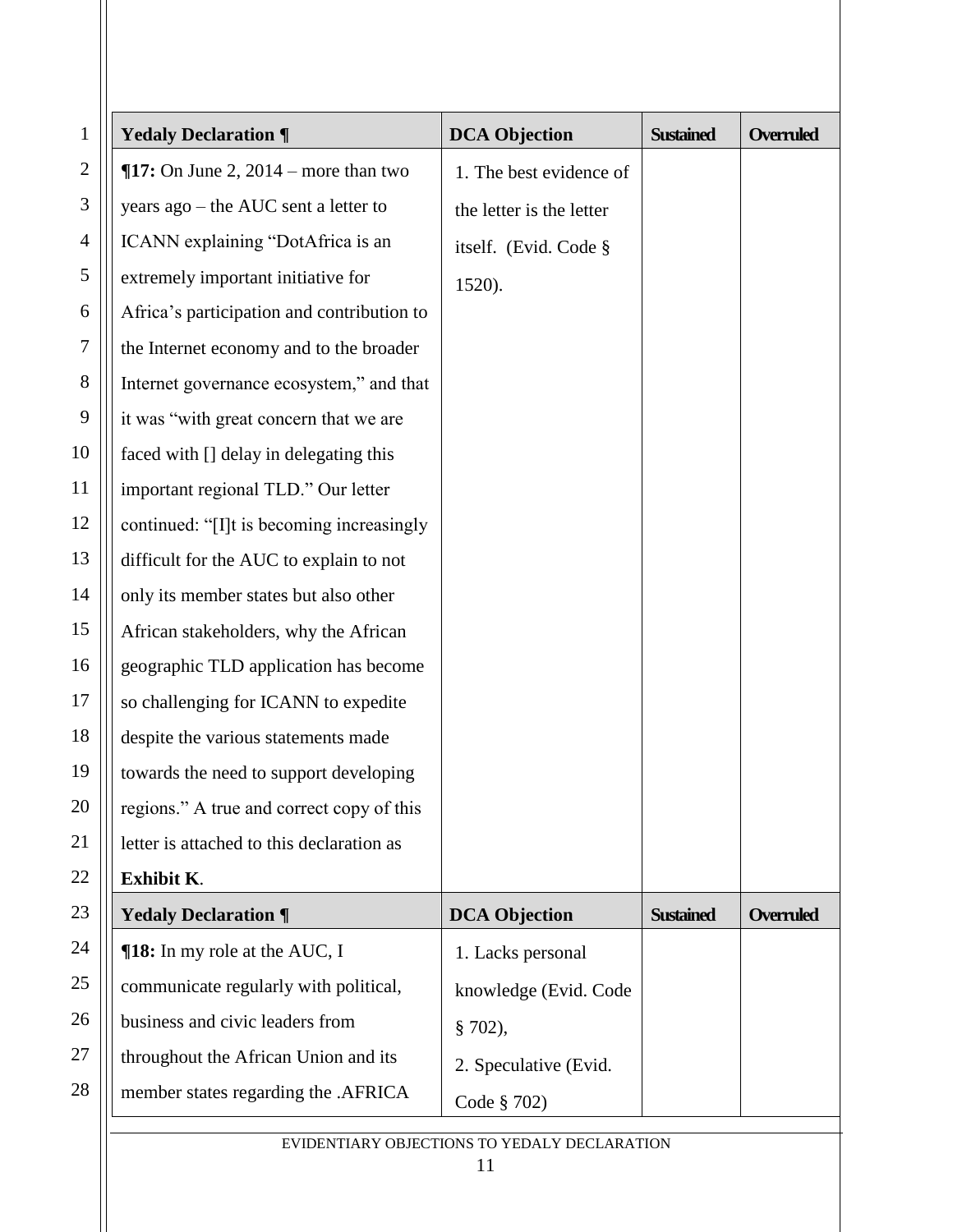| $\mathbf{1}$ | gTLD. It is evident that the ongoing          | 3. Lacks Foundation   |                  |                  |
|--------------|-----------------------------------------------|-----------------------|------------------|------------------|
| $\mathbf{2}$ | delay in the delegation of .AFRICA is         | (Evid. Code § 403)    |                  |                  |
| 3            | depriving the people of the African           |                       |                  |                  |
| 4            | continent of an important opportunity to      |                       |                  |                  |
| 5            | expand internet domain capabilities.          |                       |                  |                  |
| 6            | There are real opportunities being lost       |                       |                  |                  |
| 7            | because we remain unable to develop and       |                       |                  |                  |
| 8            | promote a gTLD that would be uniquely         |                       |                  |                  |
| 9            | identified with the African continent. It is  |                       |                  |                  |
| 10           | difficult to explain to African citizens      |                       |                  |                  |
| 11           | why .AFRICA is not yet operational            |                       |                  |                  |
| 12           | when other continents have their own          |                       |                  |                  |
| 13           | unique gTLDs that have been available         |                       |                  |                  |
| 14           | for years. It is particularly frustrating     |                       |                  |                  |
| 15           | when I am informed that the delay is due      |                       |                  |                  |
| 16           | to DCA's efforts to continue to rely upon     |                       |                  |                  |
| 17           | a supposed endorsement by the AUC that        |                       |                  |                  |
| 18           | was withdrawn over six years $ago - a$        |                       |                  |                  |
| 19           | point that the AUC, on behalf of its          |                       |                  |                  |
| 20           | representative governments, has               |                       |                  |                  |
| 21           | repeatedly advised in the correspondence      |                       |                  |                  |
| 22           | referenced above.                             |                       |                  |                  |
| 23           | <b>Yedaly Declaration ¶</b>                   | <b>DCA Objection</b>  | <b>Sustained</b> | <b>Overruled</b> |
| 24           | <b>[19:</b> In addition, the AUC has required | 1. Irrelevant. (Evid. |                  |                  |
| 25           | as a condition to its support of .AFRICA      | Code § 350);          |                  |                  |
| 26           | that all surplus funds generated through      | 2. Lacks personal     |                  |                  |
| 27           | the administration of the .AFRICA gTLD        | knowledge (Evid. Code |                  |                  |
| 28           | will be channeled into a Development          | § 702),               |                  |                  |
|              |                                               |                       |                  |                  |